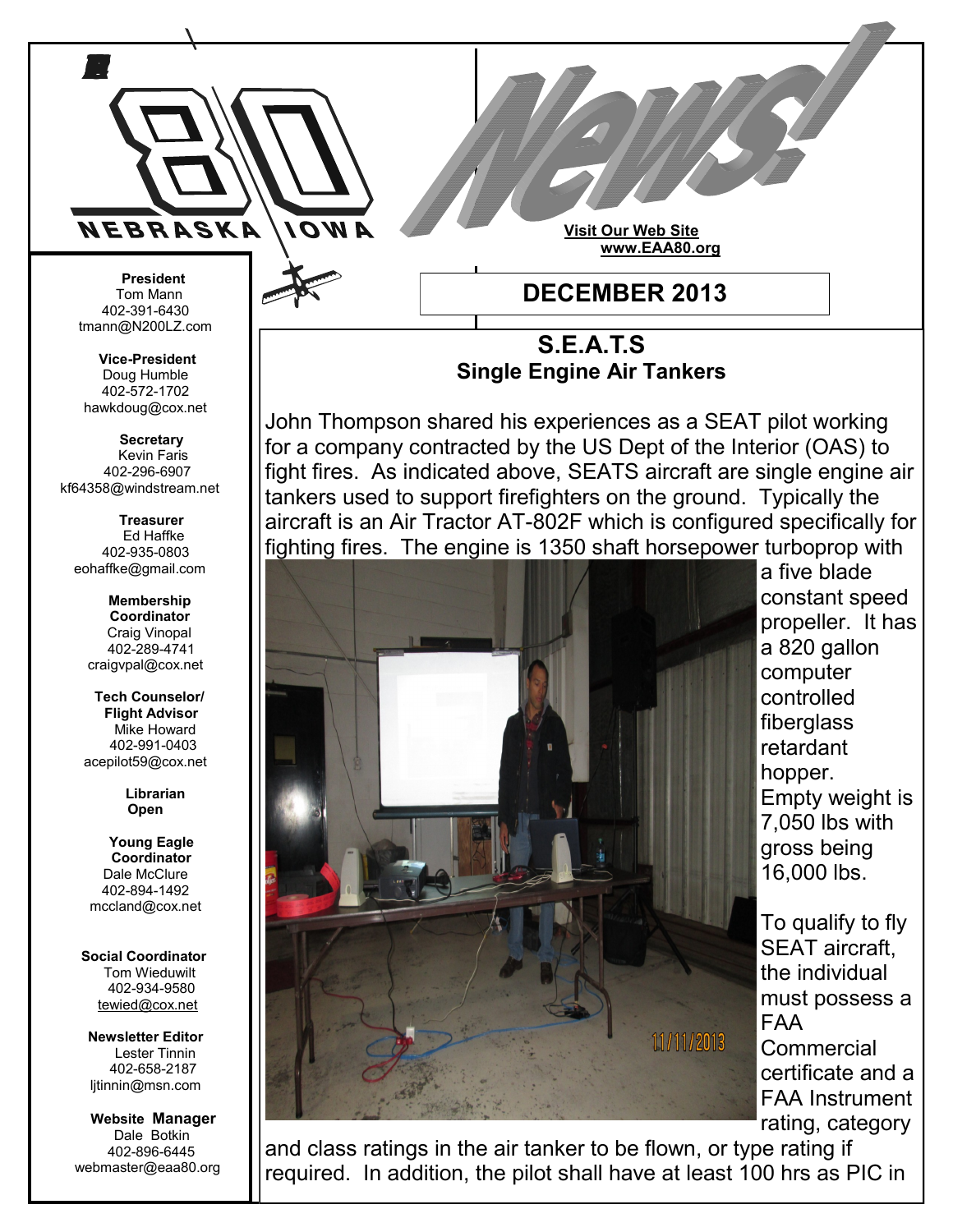airplanes during the preceding 12 months and a minimum of 10 hrs as PIC in the last 60 days and five takeoffs and landings in the

make and model to be flown in the preceding 12 months. The primary objective of a SEAT aircraft is to support the ground troops in whatever strategy the Incident Commander implements. They are ideal for initial attack when fires are small. They provide quick turnaround and can operate off unimproved strips. They drop at heights of 60 to 100 feet with 80 feet being the best at speeds of 125 mph. Every fire has a "fire traffic area" being managed by an aerial



supervisor who is controlling the activity from in the TAC Air hanger. David Silchman, a 1200 ft while the tankers operate at 600 feet and the helos at 500 ft. John's personal bio includes 20 years in the military flying props and jets, and later owning a crop dusting business in Arizona. He recently purchased

a Long-EZ which he is very excited about and will be delivered to him in the near future. But I'm not sure if any kind of flying will keep his



interest after the military, crop dusting, and firefighting. I wish him the best.

\_\_\_\_\_\_\_\_\_\_\_\_\_\_\_\_\_\_\_

## HEWINER SYNIER

Instead members are being urged to attend the Chapter Christmas dinner being held on December 13, Friday, 2013 at the Arbor Hall located at 14040 Arbor Street, Omaha, 68144. Cost will be \$30 per person with a cash bar. More detailed info to follow later.



\_\_\_\_\_\_\_\_\_\_\_\_\_\_\_\_\_\_\_\_\_\_\_\_\_\_\_

Will be held at Epply Airfield at the Nebraska Flight Center. Address 3737 Orville Plaza, Epply Airfield, Omaha, 68110. I believe this is chapter member, has invited the members to come see and fly his recently acquired Redbird simulator. We will meet at the normal time, 7:00 P.M. See you there.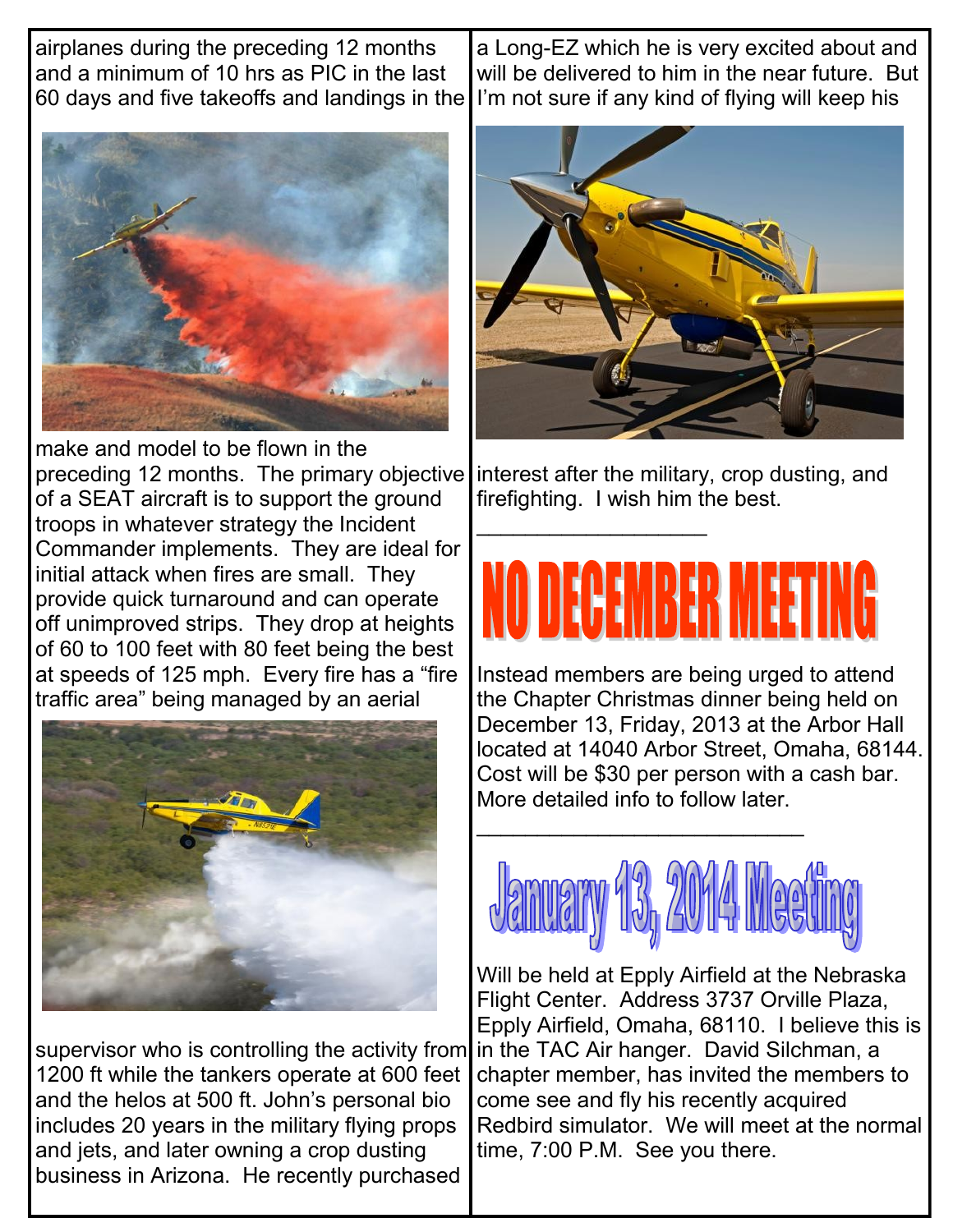| November 11, 2013 Meeting Minutes<br>$7:00$ P.M.                                                                                                                                                                                                                                                                            | start the panel and wiring.<br>Dave Miler reports the first of the pair of                                                                                                                                                                                                                                                                                                          |
|-----------------------------------------------------------------------------------------------------------------------------------------------------------------------------------------------------------------------------------------------------------------------------------------------------------------------------|-------------------------------------------------------------------------------------------------------------------------------------------------------------------------------------------------------------------------------------------------------------------------------------------------------------------------------------------------------------------------------------|
| Meeting was called to order by President<br>Tom Mann at 19:00. There were 29 mem-<br>bers and 1 guest present. A motion was<br>made and the minutes of the October meet-<br>ing were accepted.                                                                                                                              | Zenith 601's he is building will be in-<br>spected tomorrow.<br>T.W. discussed the soda blaster he pur-<br>$\bullet$<br>chased and how it can be used in avia-<br>tion.<br>Kevin Faris reported he is doing his sixth<br>condition inspection on his 2007 RV-7.                                                                                                                     |
| <b>Treasurers Report: Treasurer reported</b><br>\$3230.xx in checking, \$4908.xx in Money<br>Market, and \$1546.xx in CD for a total of<br>\$9684.87.<br><b>Membership Coordinator: Craig Vinopal</b><br>requests you check in with the attendance                                                                          | <b>Old Business:</b><br>We will need another work day at the Wa-<br>hoo hangar to finish the lounge area.<br>We need a volunteer carpenter to build a<br>new Audio/Video cabinet built to accom-<br>modate easy setup and teardown.                                                                                                                                                 |
| book at each meeting.                                                                                                                                                                                                                                                                                                       | <b>New Business:</b>                                                                                                                                                                                                                                                                                                                                                                |
| <b>Young Eagles: Lester Tinnin reported the</b><br>season is over. Flew 107 kids.                                                                                                                                                                                                                                           | Elections were conducted for 2014 with the<br>following results:                                                                                                                                                                                                                                                                                                                    |
| Tech Counselor/Fly Out: Mike Howard<br>gave a short presentation on Nicropress fit-<br>tings, cable compatibilities and installation<br>techniques.                                                                                                                                                                         | Tom Mann has agreed to continue as<br>President.<br>T.W. has agreed to be Vice President.<br>$\bullet$<br>Ed Haffke will continue as treasurer.<br>$\bullet$<br>David Silchman will take over Secretary<br>$\bullet$<br>duties.                                                                                                                                                     |
| <b>President Tom Mann thanked all of the</b><br>Veterans present at our meeting.                                                                                                                                                                                                                                            | Mike Howard will continue as Flyout and<br>Tech Counselor.                                                                                                                                                                                                                                                                                                                          |
| Social - Coordinator T.W. reporting:<br>Christmas gathering will be Friday, De-<br>cember 13th at Arbor Hall. The expected<br>hours will be 18:00 until with dinner at<br>19:00.<br>There will be Ping to allow people to sign<br>up and to clarify the meal choices and de-<br>tails. You will be able to pay at the door. | Lester Tinnin will continue as Newsletter<br>Editor.<br>Craig Vinopal will continue as Member-<br>$\bullet$<br>ship Coordinator.<br>Dale McClure and Lester Tinnin will con-<br>$\bullet$<br>tinue as joint Young Eagles Coordinators.<br>Dale Botkin will continue as our Website<br>$\bullet$<br>Administrator.<br>Jerry Ronk has volunteered to be Tool<br>$\bullet$<br>Manager. |
| Tool Committee: No report.                                                                                                                                                                                                                                                                                                  |                                                                                                                                                                                                                                                                                                                                                                                     |
| <b>Builders reports:</b><br>Jerry Ronk reports his Harmon Rocket<br>was inspected by the FAA and is waiting<br>for the paperwork.<br>Chris Halfman reports the fiberglass is<br>$\bullet$<br>about done on his RV-7A. He is about to                                                                                        | David Silchman announced to the group that<br>he will be restarting Nebraska Flight Center<br>in the TAC Air building at Epply. He has in-<br>stalled a new Redbird simulator there.<br>Kevin Faris reported member Gary Parker's<br>son Matthew just received his Private Pilot                                                                                                    |